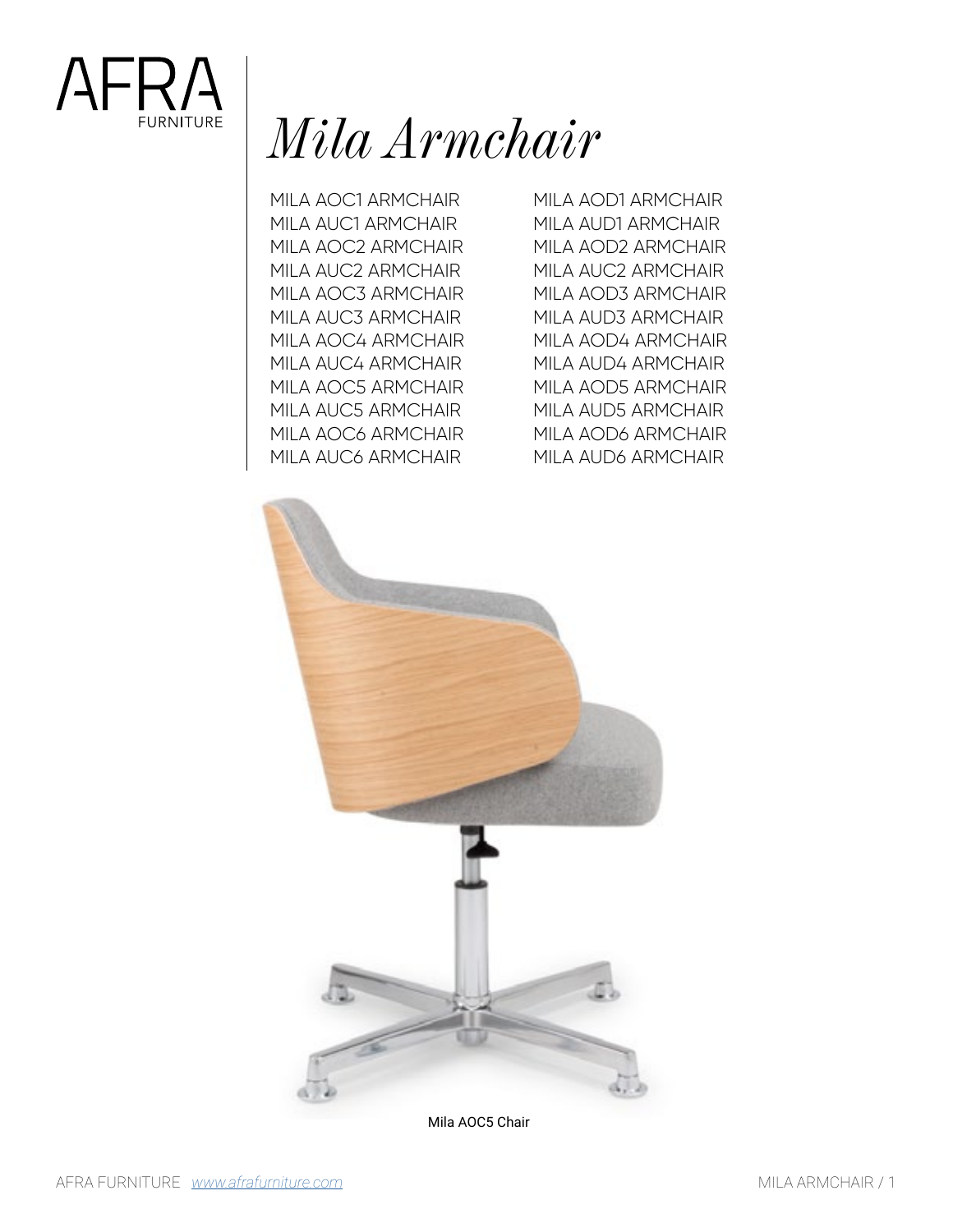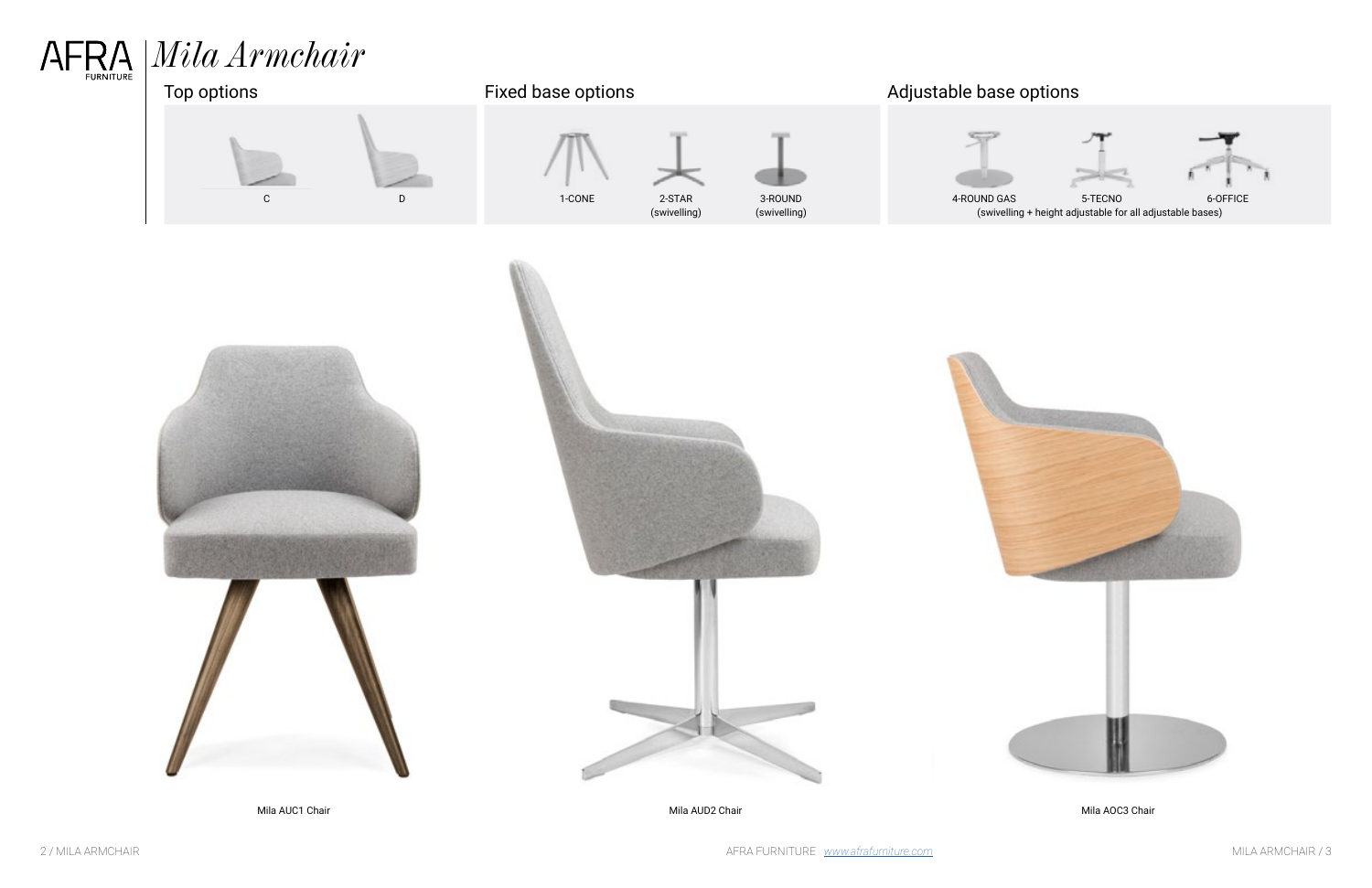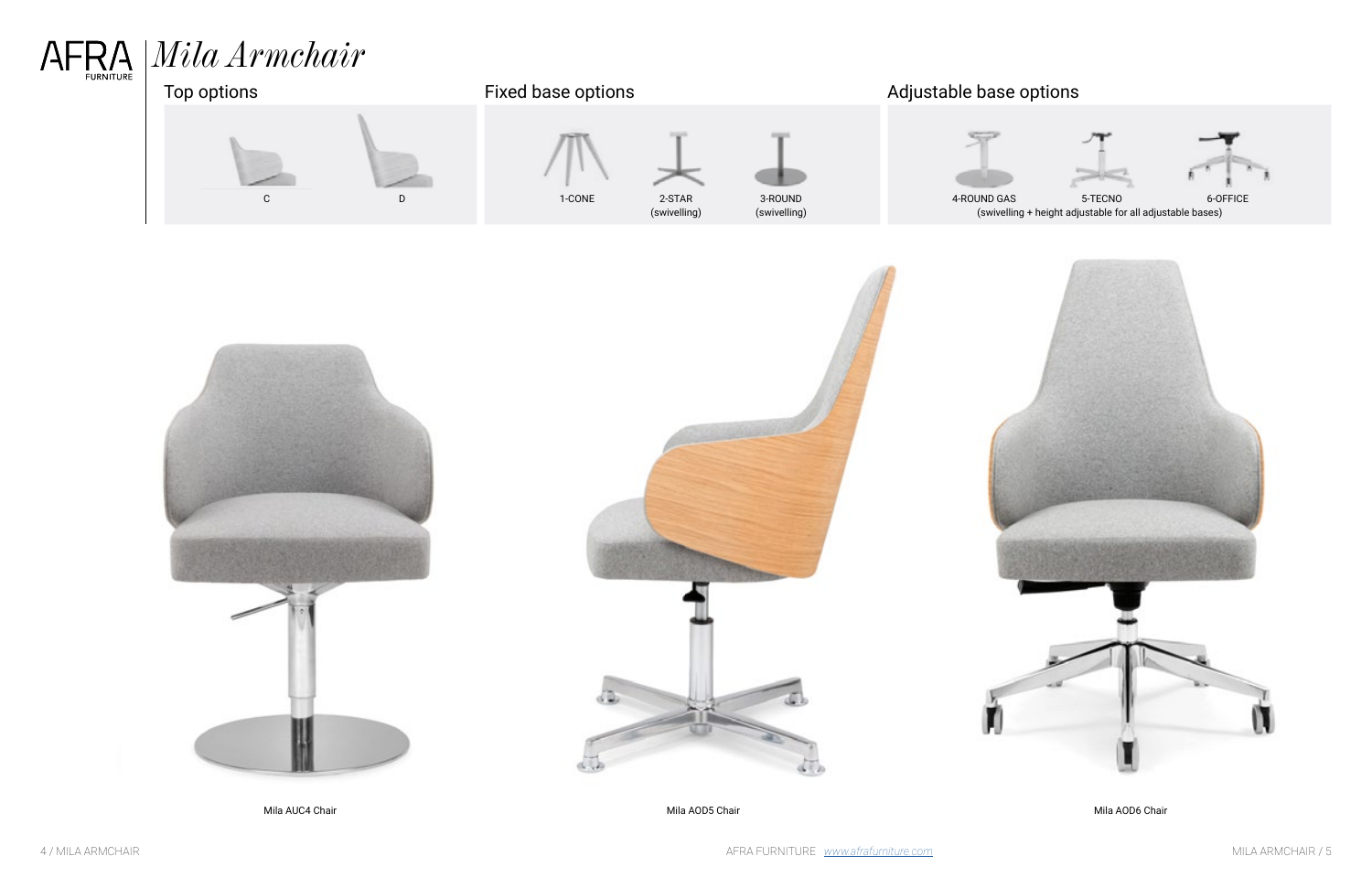6 / MILA ARMCHAIR AFRA FURNITURE *<www.afrafurniture.com>* MILA ARMCHAIR / 7





# *Mila Armchair Collection*



#### **MILA AUC1 ARMCHAIR** ITEM CODE: HER370AU-C1

Lead time 8-10 weeks. Inspired by mid-century design, fully upholstered shell with oak legs. Warranty 5 years against construction defects.

#### **H** 32,10 **W** 21,60 **D** 23,20 **SH** 18,50 **AH** 25,20-26,80

| 2.05           |
|----------------|
| 37.00          |
| For indoor use |
|                |
| 0.32           |
| 24,02          |
|                |



**MILA AOC1 ARMCHAIR** ITEM CODE: HER370AO-C1

Lead time 8-10 weeks. Inspired by mid-century design, outer back in oak and inner back upholstered with oak legs. Warranty 5 years against construction defects.

**H** 32,10 **W** 21,60 **D** 23,20 **SH** 18,50 **AH** 25,20-26,80

| $COM(yds)$ :           | 1.75           |
|------------------------|----------------|
| COL(sq ft):            | 32,00          |
| Location:              | For indoor use |
| <b>Pieces per Box:</b> |                |
| Packaging Volume(m3):  | 0.32           |
| Gross Weight(lb):      | 24.68          |



#### **MILA AOC2 ARMCHAIR** ITEM CODE: HER370AO-C2

Lead time 8-10 weeks. Inspired by mid-century design, outer back in oak and inner back upholstered with black powder coated or chrome swivel metal base. Available with plated brass with surcharge of \$150.00. Warranty 5 years against construction defects.

#### **H** 32,10 **W** 21,60 **D** 23,20 **SH** 18,50 **AH** 25,40-27,00

| COM(yds):             | 1.75           |
|-----------------------|----------------|
| COL(sq ft):           | 32,00          |
| Location:             | For indoor use |
| Pieces per Box:       |                |
| Packaging Volume(m3): | 0.32           |
| Gross Weight(lb):     | 29,31          |



#### **MILA AUC2 ARMCHAIR** ITEM CODE: HER370AU-C2

Lead time 8-10 weeks. Inspired by mid-century design, fully upholstered shell with black powder coated or chrome swivel metal base. Available with plated brass with surcharge of \$150.00. Warranty 5 years against construction defects.

**H** 32,10 **W** 21,60 **D** 23,20 **SH** 18,50 **AH** 25,40-27,00 **COM(yds):** 2,05 **COL(sq ft):** 37,00 **Location:** For indoor use Pieces per Box: 1 Packaging Volume(m3): 0,32 **Gross Weight(lb):** 28,65



#### **MILA AUC3 ARMCHAIR** ITEM CODE: HER370AU-C3

Lead time 8-10 weeks. Inspired by mid-century design, fully upholstered shell with black powder coated or chrome swivel metal base. Available with plated brass with surcharge of \$150.00. Warranty 5 years against construction defects.

#### **H** 32,10 **W** 21,60 **D** 23,20 **SH** 18,50 **AH** 25,40-27,00

| COM(yds):             | 2.05           |
|-----------------------|----------------|
| COL(sq ft):           | 37,00          |
| Location:             | For indoor use |
| Pieces per Box:       |                |
| Packaging Volume(m3): | 0.32           |
| Gross Weight(lb):     | 40.12          |
|                       |                |



#### **MILA AOC3 ARMCHAIR** ITEM CODE: HER370AO-C3

Lead time 8-10 weeks. Inspired by mid-century design, outer back in oak and inner back upholstered with black powder coated or chrome swivel metal base. Available with plated brass with surcharge of \$150.00. Warranty 5 years against construction defects.

**H** 32,10 **W** 21,60 **D** 23,20 **SH** 18,50 **AH** 25,40-27,00

| $COM(yds)$ :           | 1.75           |
|------------------------|----------------|
| COL(sq ft):            | 32.00          |
| Location:              | For indoor use |
| <b>Pieces per Box:</b> |                |
| Packaging Volume(m3):  | 0.32           |
| Gross Weight(lb):      | 40.78          |



#### **MILA AUC4 ARMCHAIR** ITEM CODE: HER370AU-C4

Lead time 8-10 weeks. Inspired by mid-century design, fully upholstered shell with black powder coated or chrome swivel and adjustable height metal base. Warranty 5 years against construction defects.

**H** 30,10-33,25 **W** 21,60 **D** 23,20 **SH** 16,55-19,70 **AH** 23,45-28,15

| $COM(yds)$ :           | 2.05           |
|------------------------|----------------|
| COL(sq ft):            | 37,00          |
| <b>Location:</b>       | For indoor use |
| <b>Pieces per Box:</b> |                |
| Packaging Volume(m3):  | 0.32           |
| Gross Weight(lb):      | 43.42          |
|                        | ARMAHAIR       |

#### **MILA AOC4 ARMCHAIR** ITEM CODE: HER370AO-C4

Lead time 8-10 weeks. Inspired by mid-century design, outer back in oak and inner back upholstered with black powder coated or chrome swivel and adjustable height metal base. Warranty 5 years against construction defects.

|                       |  | <b>H</b> 30,10-33,25 <b>W</b> 21,60 <b>D</b> 23,20 <b>SH</b> 16,55-19,70 |
|-----------------------|--|--------------------------------------------------------------------------|
| <b>AH</b> 23,45-28,15 |  |                                                                          |

| COM(yds):             | 1.75           |
|-----------------------|----------------|
| COL(sq ft):           | 32,00          |
| Location:             | For indoor use |
| Pieces per Box:       |                |
| Packaging Volume(m3): | 0.32           |
| Gross Weight(lb):     | 44.08          |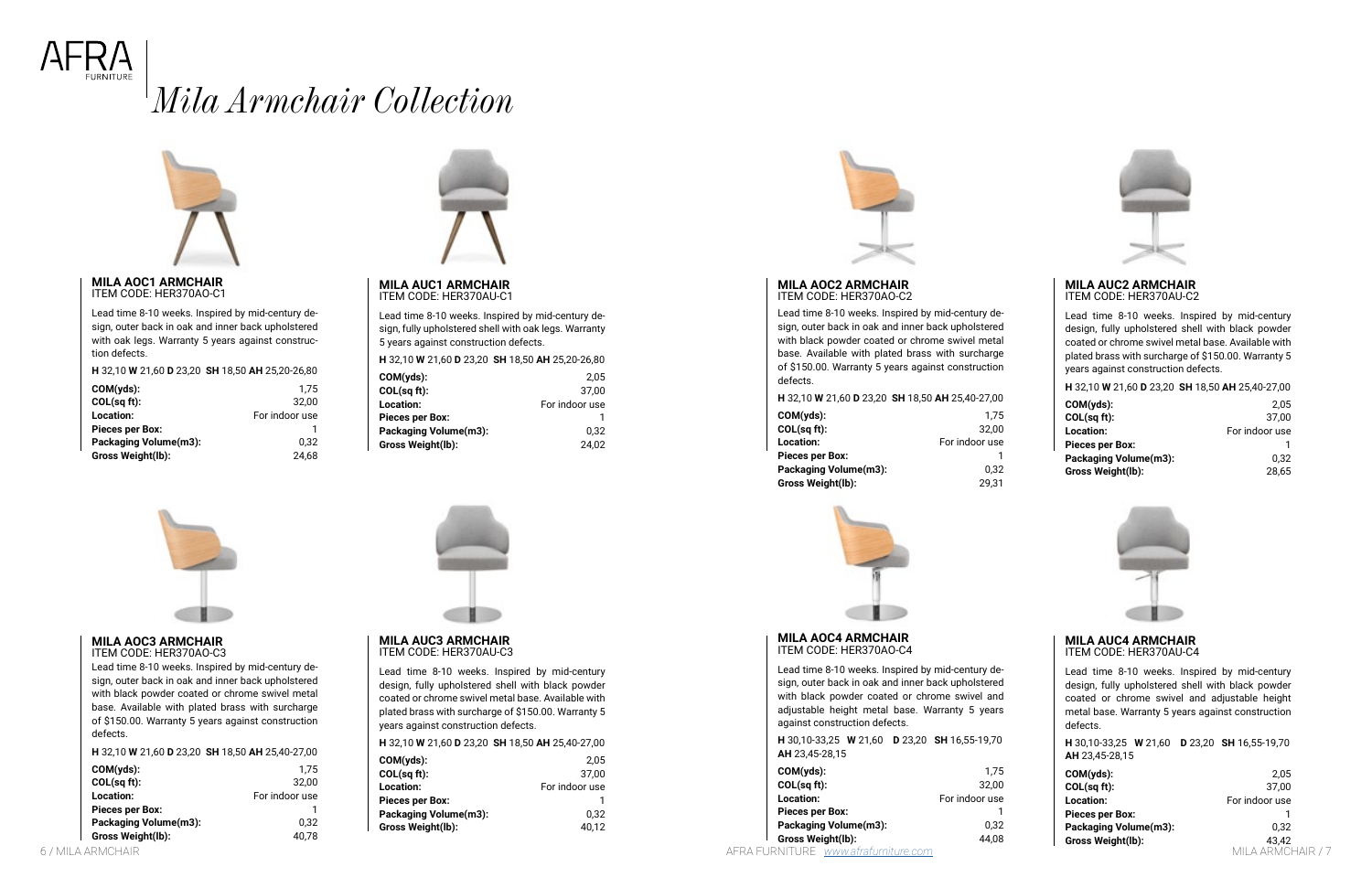

# *Mila Armchair Collection*



#### **MILA AUC5 ARMCHAIR** ITEM CODE: HER370AU-C5

Lead time 8-10 weeks. Inspired by mid-century design, fully upholstered shell with chrome swivel and adjustable height metal base. Warranty 5 years against construction defects.

| <b>H</b> 30.10-33.25 <b>W</b> 21.60 <b>D</b> 23.20 <b>SH</b> 15.35-20.50 |      |
|--------------------------------------------------------------------------|------|
| <b>AH</b> 23.45-28.15                                                    |      |
| COM(yds):                                                                | 2.05 |

|                        | - - -          |
|------------------------|----------------|
| COL(sqft):             | 37.00          |
| <b>Location:</b>       | For indoor use |
| <b>Pieces per Box:</b> |                |
| Packaging Volume(m3):  | 0.32           |
| Gross Weight(lb):      | 24.68          |



### **MILA AOC5 ARMCHAIR**

ITEM CODE: HER370AO-C5

Lead time 8-10 weeks. Inspired by mid-century design, outer back in oak and inner back upholstered with chrome swivel and adjustable height metal base. Warranty 5 years against construction defects.

**H** 30,10-33,25 **W** 21,60 **D** 23,20 **SH** 15,35-20,50 **AH** 23,45-28,15

| $COM(yds)$ :           | 1.75           |
|------------------------|----------------|
| COL(sq ft):            | 32.00          |
| Location:              | For indoor use |
| <b>Pieces per Box:</b> |                |
| Packaging Volume(m3):  | 0.32           |
| Gross Weight(lb):      | 25.34          |



#### **MILA AUC6 ARMCHAIR** ITEM CODE: HER370AU-C6

Lead time 8-10 weeks. Inspired by mid-century design, fully upholstered shell with chrome swivel metal base. Available with adjustable height with surcharge of \$60.00 on list price per piece. Warranty 5 years against construction defects.

**H** 29,70-33,25 **W** 26,00 **D** 26,00 **SH** 16,55-20,50 **AH** 23,45-28,55

| $COM(yds)$ :           | 2.05           |
|------------------------|----------------|
| COL(sq ft):            | 37.00          |
| <b>Location:</b>       | For indoor use |
| <b>Pieces per Box:</b> |                |
| Packaging Volume(m3):  | 0.37           |
| Gross Weight(lb):      | 29.09          |



#### **MILA AOC6 ARMCHAIR** ITEM CODE: HER370AO-C6

Lead time 8-10 weeks. Inspired by mid-century design, outer back in oak and inner back upholstered with chrome swivel metal base. Available with adjustable height with surcharge of \$60.00 on list price per piece. Warranty 5 years against construction defects.

| <b>H</b> 29,70-33,25 <b>W</b> 26,00 <b>D</b> 26,00 <b>SH</b> 16,55-20,50 |       |
|--------------------------------------------------------------------------|-------|
| <b>AH</b> 23.45-28.55                                                    |       |
| $COM(yds)$ :                                                             | 1.75  |
| COL(sqft):                                                               | 32.00 |

| COL(sg ft):           | 32.00          |
|-----------------------|----------------|
| Location:             | For indoor use |
| Pieces per Box:       |                |
| Packaging Volume(m3): | 0.37           |
| Gross Weight(lb):     | 29.75          |



#### **MILA AUD1 ARMCHAIR** ITEM CODE: HER370AU-D1

Lead time 8-10 weeks. Inspired by mid-century design, fully upholstered shell with black powder coated or chrome swivel and adjustable height metal base. Warranty 5 years against construction defects.

| H 40,55 W 21,60 D 24,00 SH 18,50 AH 25,20-26,75 |                |
|-------------------------------------------------|----------------|
| COM(yds):<br>COL(sq ft):                        | 2.30<br>41.00  |
| Location:<br>Pieces per Box:                    | For indoor use |
| Packaging Volume(m3):                           | 0.44           |
| Gross Weight(lb):                               | 25.35          |



#### **MILA AOD1 ARMCHAIR** ITEM CODE: HER370AO-D1

Lead time 8-10 weeks. Inspired by mid-century design, outer back in oak and inner back upholstered with oak legs. Warranty 5 years against construction defects.

**H** 40,55 **W** 21,60 **D** 24,00 **SH** 18,50 **AH** 25,20-26,75

| 2.00           |
|----------------|
| 36.00          |
| For indoor use |
|                |
| 0.44           |
| 26.01          |
|                |



#### **MILA AUD2 ARMCHAIR** ITEM CODE: HER370AU-D2

Lead time 8-10 weeks. Inspired by mid-century design, fully upholstered shell with black powder coated or chrome swivel metal base. Available with plated brass with surcharge of \$150.00. Warranty 5 years against construction defects.

| H 40,55 W 21,60 D 24,00 SH 18,50 AH 25,40-27,00 |                |
|-------------------------------------------------|----------------|
| $COM(yds)$ :                                    | 2.30           |
| COL(sq ft):                                     | 41.00          |
| <b>Location:</b>                                | For indoor use |
| <b>Pieces per Box:</b>                          |                |
| Packaging Volume(m3):                           | 0.44           |
| Gross Weight(lb):                               | 29,98          |

#### **MILA AOD2 ARMCHAIR** ITEM CODE: HER370AO-D2

Lead time 8-10 weeks. Inspired by mid-century design, outer back in oak and inner back upholstered with black powder coated or chrome swivel metal base. Available with plated brass with surcharge of \$150.00. Warranty 5 years against construction defects.

#### **H** 40,55 **W** 21,60 **D** 24,00 **SH** 18,50 **AH** 25,40-27,00

| COM(yds):             | 2.00           |
|-----------------------|----------------|
| COL(sq ft):           | 36.00          |
| Location:             | For indoor use |
| Pieces per Box:       |                |
| Packaging Volume(m3): | 0.44           |
| Gross Weight(lb):     | 30.64          |
|                       |                |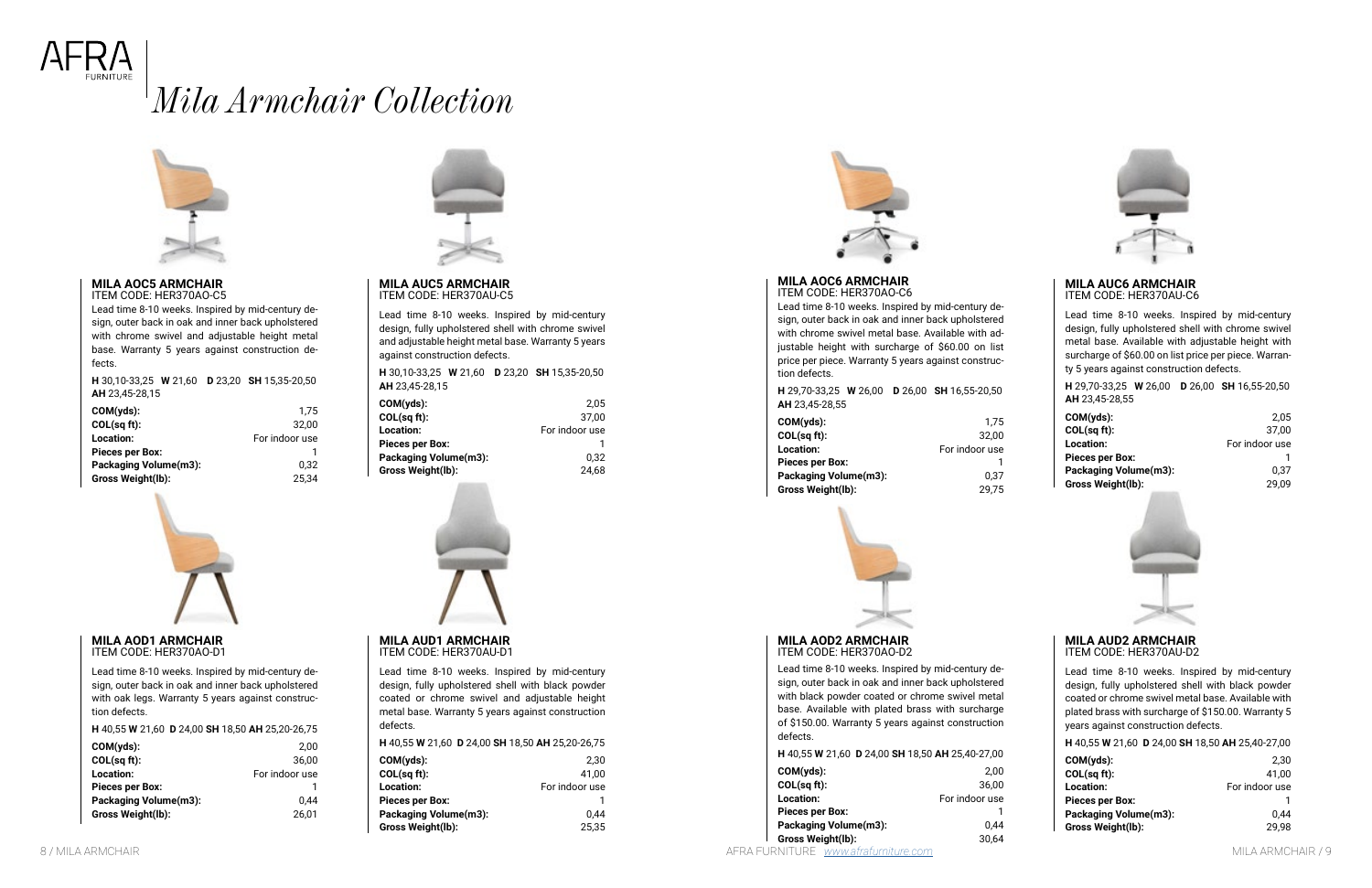



# *Mila Armchair Collection*



#### **MILA AUD3 ARMCHAIR** ITEM CODE: HER370AU-D3

**H** 40,55 **W** 21,60 **D** 24,00 **SH** 18,50 **AH** 25,40-27,00 **COM(yds):** 2,30  $COI$  (sq ft):

Lead time 8-10 weeks. Inspired by mid-century design, fully upholstered shell with black powder coated or chrome swivel metal base. Available with plated brass with surcharge of \$150.00. Warranty 5 years against construction defects.

| UULI 54 I UJ.         | 41.UU          |
|-----------------------|----------------|
| Location:             | For indoor use |
| Pieces per Box:       |                |
| Packaging Volume(m3): | 0.44           |
| Gross Weight(lb):     | 41.45          |
|                       |                |



#### **MILA AOD3 ARMCHAIR** ITEM CODE: HER370AO-D3

Lead time 8-10 weeks. Inspired by mid-century design, outer back in oak and inner back upholstered with black powder coated or chrome swivel metal base. Available with plated brass with surcharge of \$150.00. Warranty 5 years against construction defects.

**H** 40,55 **W** 21,60 **D** 24,00 **SH** 18,50 **AH** 25,40-27,00

| $COM(yds)$ :           | 2.00           |
|------------------------|----------------|
| COL(sq ft):            | 36.00          |
| Location:              | For indoor use |
| <b>Pieces per Box:</b> |                |
| Packaging Volume(m3):  | 0.44           |
| Gross Weight(lb):      | 42.11          |



#### **MILA AUD5 ARMCHAIR** ITEM CODE: HER370AU-D5

Lead time 8-10 weeks. Inspired by mid-century design, fully upholstered shell with chrome swivel and adjustable height metal base. Warranty 5 years against construction defects.

| <b>H</b> 39.00-44.30 <b>W</b> 21.60<br>AH 22,25-29,35 | D 24,00 SH 15,35-20,50 |
|-------------------------------------------------------|------------------------|
| $COM(yds)$ :                                          | 2.30                   |
| COL(sq ft):                                           | 41.00                  |
| Location:                                             | For indoor use         |
| <b>Pieces per Box:</b>                                |                        |
| <b>Packaging Volume(m3):</b>                          | 0.44                   |
| Gross Weight(lb):                                     | 26.01                  |



#### **MILA AOD5 ARMCHAIR**

ITEM CODE: HER370AO-D5

Lead time 8-10 weeks. Inspired by mid-century design, outer back in oak and inner back upholstered with chrome swivel and adjustable height metal base. Warranty 5 years against construction defects.

**H** 39,00-44,30 **W** 21,60 **D** 24,00 **SH** 15,35-20,50 **AH** 22,25-29,35

Lead time 8-10 weeks. Inspired by mid-century de-<br>sign, outer back in oak and inner back upholstered<br>with chrome swivel metal base. Available with adwith chrome surfer metal base. Available with surcharge of \$60.00 on list price per piece. Warranty 5 years against construction defects.

| $COM(yds)$ :             | 2.00           |
|--------------------------|----------------|
| COL(sq ft):              | 36.00          |
| Location:                | For indoor use |
| <b>Pieces per Box:</b>   |                |
| Packaging Volume(m3):    | 0.44           |
| <b>Gross Weight(lb):</b> | 26.67          |



### **MILA AUD4 ARMCHAIR**

ITEM CODE: HER370AU-D4 Lead time 8-10 weeks. Inspired by mid-century design, fully upholstered shell with black powder coated or chrome swivel and adjustable height metal base. Warranty 5 years against construction defects.

**H** 39,00-42,10 **W** 21,60 **D** 24,00 **SH** 16,55-19,70 **AH** 23,45-28,15

| $COM(yds)$ :           | 2.30           |
|------------------------|----------------|
| COL(sq ft):            | 41.00          |
| <b>Location:</b>       | For indoor use |
| <b>Pieces per Box:</b> |                |
| Packaging Volume(m3):  | 0.44           |
| Gross Weight(lb):      | 44.75          |



### **MILA AOD4 ARMCHAIR**

ITEM CODE: HER370AO-D4 Lead time 8-10 weeks. Inspired by mid-century design, outer back in oak and inner back upholstered with black powder coated or chrome swivel and adjustable height metal base. Warranty 5 years against construction defects.

**H** 39,00-42,10 **W** 21,60 **D** 24,00 **SH** 16,55-19,70 **AH** 23,45-28,15

| COM(yds):             | 2.00           |
|-----------------------|----------------|
| COL(sq ft):           | 36.00          |
| Location:             | For indoor use |
| Pieces per Box:       |                |
| Packaging Volume(m3): | 0.44           |
| Gross Weight(lb):     | 45.41          |



#### **MILA AUD6 ARMCHAIR**

ITEM CODE: HER370AU-D6 Lead time 8-10 weeks. Inspired by mid-century design, fully upholstered shell with chrome swivel metal base. Available with adjustable height with surcharge of \$60.00 on list price per piece. Warranty 5 years against construction defects.

**H** 36,40-39,95 **W** 26,00 **D** 26,00 **SH** 16,55-20,50 **AH** 23,45-28,55

| $COM(yds)$ :             | 2.30           |
|--------------------------|----------------|
| COL(sq ft):              | 41.00          |
| Location:                | For indoor use |
| <b>Pieces per Box:</b>   |                |
| Packaging Volume(m3):    | 0.41           |
| <b>Gross Weight(Ib):</b> | 30.42          |
|                          |                |

#### **MILA AOD6 ARMCHAIR** ITEM CODE: HER370AO-D6

|                       |  | <b>H</b> 36,40-39,95 <b>W</b> 26,00 <b>D</b> 26,00 <b>SH</b> 16,55-20,50 |
|-----------------------|--|--------------------------------------------------------------------------|
| <b>AH</b> 23,45-28,55 |  |                                                                          |

| COM(vds):             | 2.00           |
|-----------------------|----------------|
| COL(sq ft):           | 36.00          |
| Location:             | For indoor use |
| Pieces per Box:       |                |
| Packaging Volume(m3): | 0.41           |
| Gross Weight(lb):     | 31.08          |